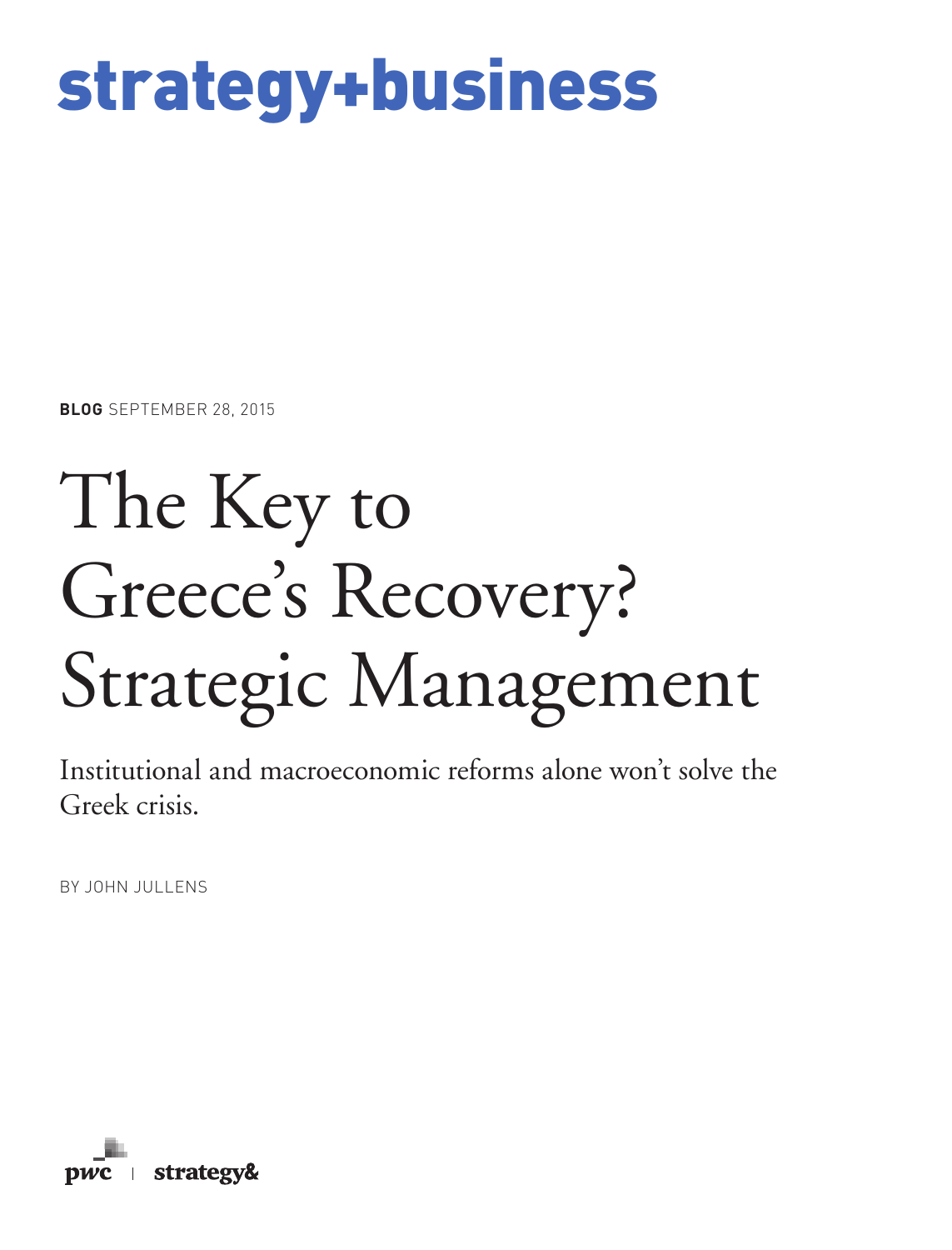### The Key to Greece's Recovery? Strategic Management

Institutional and macroeconomic reforms alone won't solve the Greek crisis.

**by John Jullens**

**I** n 279 BC, the Greek general Pyrrhus of Epirus infamously defeated the Roman army at Asculum in a battle so destructive to his own side he feared it would cost him the war itself. More than 2,000 years later, the E.U. may have won a similar Pyrrhic victory. It offered the Greek government a stark choice: Adopt structural reforms and a strict austerity regime in exchange for a third bailout package or receive no additional financial aid (and effectively be forced out of the Eurozone altogether). Not surprisingly, the Greek government eventually opted to accept another bailout package over risking an unpredictable, and potentially calamitous, "Grexit.

Unfortunately, the bailout package and proposed structural reforms don't fully address the root cause of Greece's economic problems. Throughout the crisis, various camps have debated institutional and economic reforms — which are certainly an important part of any resolution. But there's been little discussion about the third discipline that should inform any sound recovery plan: strategic management to create competitive worldclass firms.

The European political establishment has focused primarily on how to reduce Greek spending and improve economic efficiency through austerity, privatization, and other structural reforms. Although there can be no question that irresponsible borrowing was an important driver of the current economic crisis, the Greek government actually did repeatedly reduce spending and raise taxes during the last decade, when debt levels were still at high but acceptable levels — in fact, by enough to fully offset its pre-crisis debt entirely. Today's full-blown financial crisis isn't the result of Greece taking on yet more debt, but instead can be attributed to a massive contraction in economic output, which began five years ago. In other words, austerity has made Greece's debt problem worse, not better.

Then there is the argument for a focus on macroeconomic tools. Nobel laureate Paul Krugman, for one, has pointed out that the depth of the Greek crisis is the result not just of irresponsible borrowing (and lending!), but, more importantly, of the inability of the Greek government to use traditional macroeconomic policy tools under the E.U.'s monetary policy framework. If it had full control over its domestic monetary and fiscal policy, Greece could have administered a combination of monetary expansion, currency devaluation, and other policy measures to encourage private investment and stimulate much-needed exports, in addition to relying on more fiscal discipline. In other words, the current crisis is as much the result of inherent compromises within the European Monetary Union framework agreement as structural flaws in Greece's economy and political system.

Yet macroeconomic policies alone won't fix the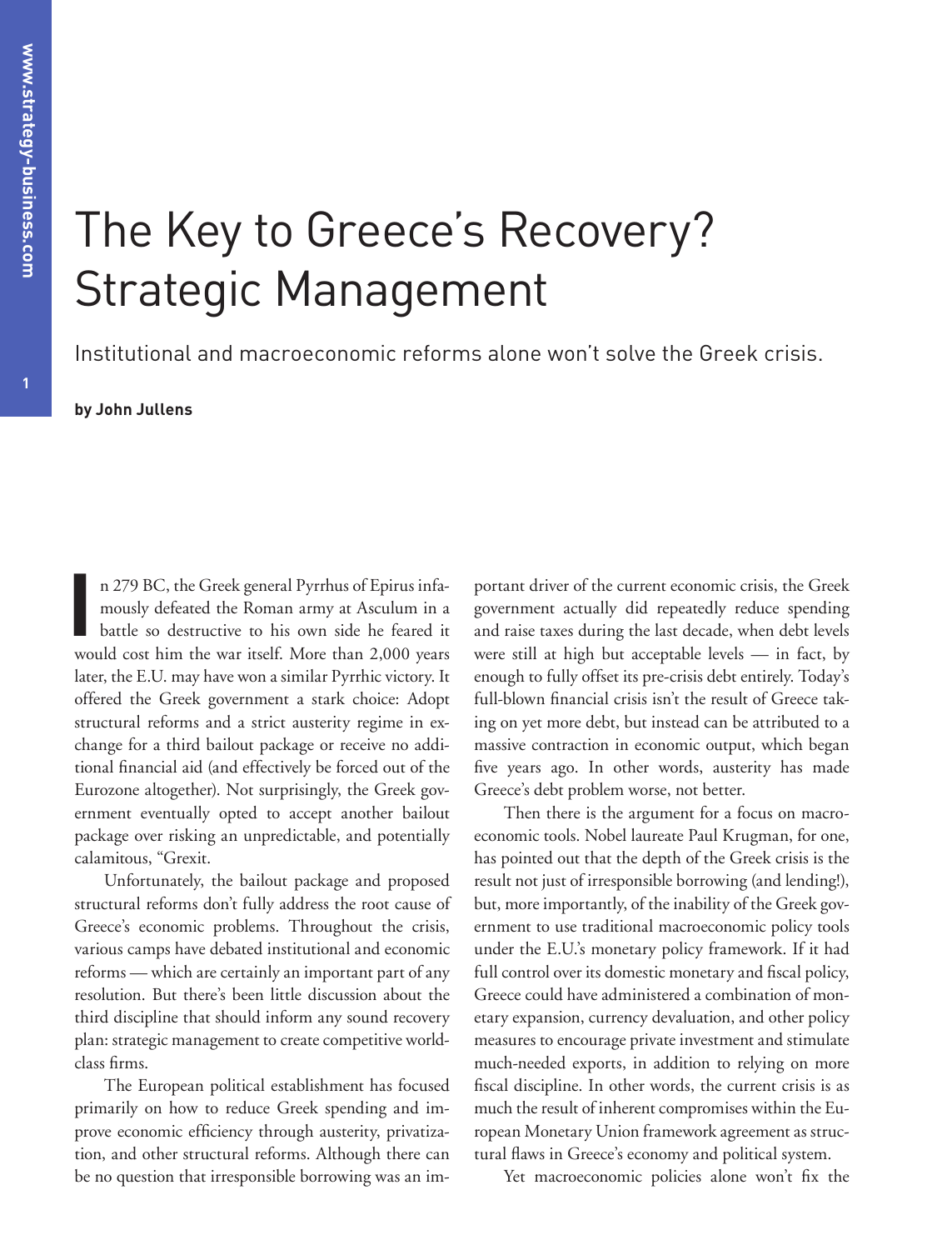**2**

#### **John Jullens** *john.jullens@ strategyand.us.pwc.com* is a U.S. firm principal with Strategy&, PwC's strategy consulting group, where he is the emerging markets leader for the capabilities-driven

strategy platform.

problem, either. Countries such as Ireland, Portugal, and Spain have had to implement similar, very painful, austerity regimes, but their economies didn't suffer nearly as much and are recovering much faster. More importantly, Greek exports actually haven't increased much at all since the onset of the crisis and implementation of austerity measures, even though wages have come down significantly.

The reason, and ultimately the real cause of the current crisis, is that Greece simply doesn't have enough world-class capable companies. Such companies can offer competitive products and high-wage jobs, attract investment and innovation, stimulate exports, and, most importantly, support a healthy ecosystem of related and supporting industries — which in turn are needed to support the broader network of retailers, schools, daycare centers, and providers of other critical services.

Instead, the Greek economy consists almost entirely of the self-employed and very small businesses that are unable to compete against strong foreign competitors and incapable of supporting broader economic activity. Even Greece's leading industry, tourism, is dominated by small and midsized businesses.

The proposed structural reforms will do little to reverse Greece's downward spiral, stabilize its economy, recapitalize its banks, and, over time, make its firms more competitive. For example, raising taxes can be beneficial for economic development, but only if the proceeds are invested in infrastructure, innovation, and similar output-enhancing activities — and not being transferred abroad to repay creditors. Similarly, privatization can certainly unlock latent economic potential, if done right, but again, not when the vast majority of the proceeds are used to pay down debt instead of being reinvested in Greece itself.

To truly help Greece, investment and restructuring efforts should be directed toward creating an environment in which Greek firms are given the opportunity and breathing space to become more capable and competitive. For example, Greece possesses historical significance and geographic advantages, yet its tourism industry is far too fragmented. Its numerous small tourism firms are not only at a structural cost disadvantage due to their lack of scale, but they also find it difficult to offer all of the services and options their customers have come to expect — and certainly aren't ready to collaborate effectively to promote a specific destination. The industry needs a comprehensive upscaling and professionalization, including investment in infrastructure, digitization, training, marketing, and so on, perhaps focused on developing several distinct geographic clusters.

Unfortunately, doing so is a formidable and timeconsuming undertaking. And there is no universal recipe; each country must try to leverage its own unique combination of initial factor endowments, institutions, domestic firm capabilities, and culture. Nevertheless, the process for developing such recommendations is clear, and useful guiding principles and best practices exist not only for national economies, such as Singapore and South Korea, but also, more importantly, for individual firms. Companies such as Embraer, Haier, and Samsung have become global leaders in highly competitive industries that were previously dominated by much better-resourced firms from developed countries.

Finally, even without a much-feared Grexit, the Greek crisis will have an important impact beyond its borders — E.U. leaders will ultimately need to confront rising Euroskepticism with an honest assessment of how much political and economic integration will be required to avoid even worse crises in the future. But the first step is to recognize what's missing from today's debate: Without strategic management, Greece's current struggle may be far more costly, and have far greater repercussions to the rest of the world, than that original battle 2,000 years ago. +